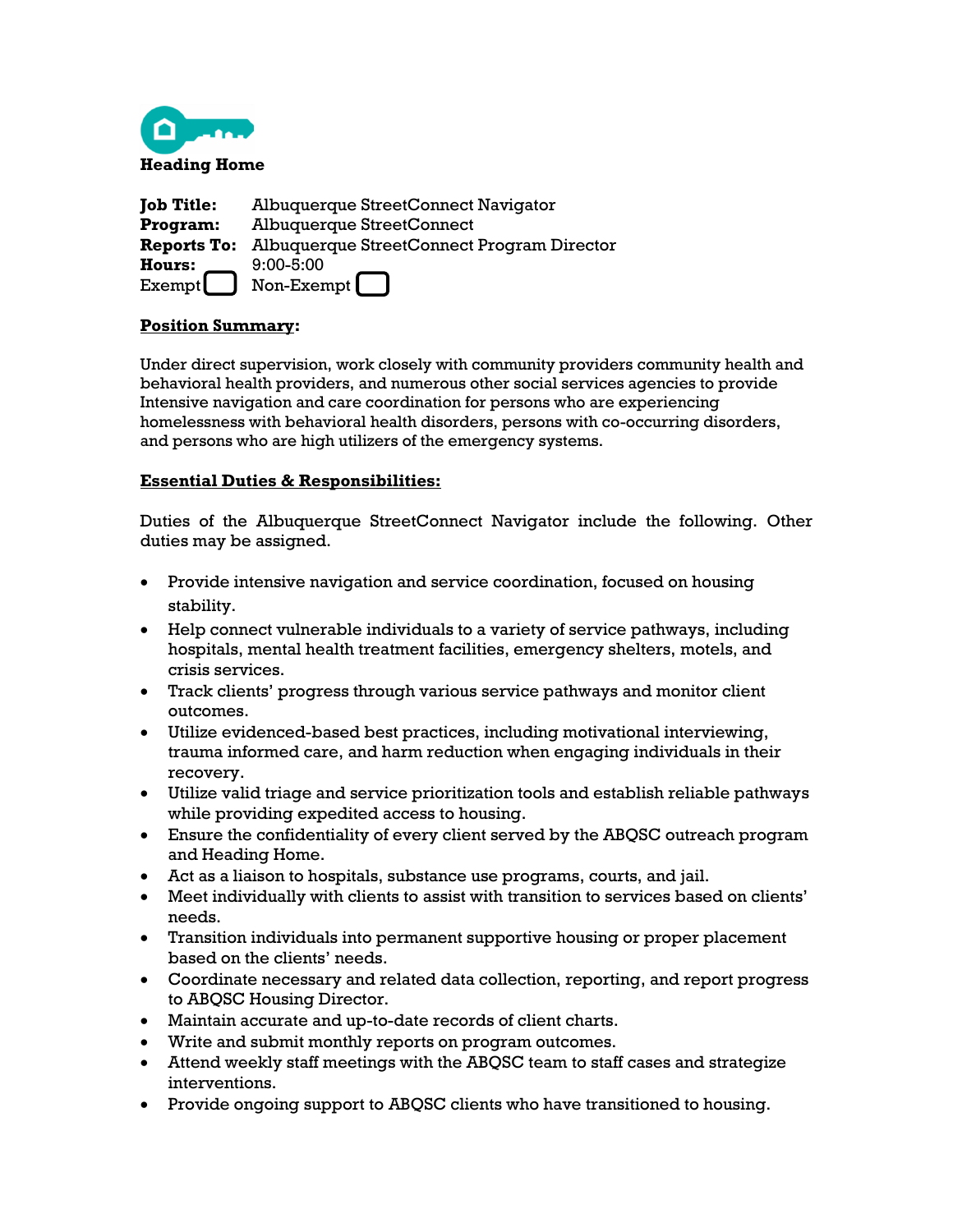- Maintain contact with service providers to encourage referrals and ensure effective coordination of services.
- Participate in weekly supervision to review cases and issues related to level of service.
- Present and foster a trusting, professional, and nonjudgmental relationship with all clients served by Heading Home.
- Follow Heading Home policies and procedures in working with the population served.

# **The responsibility of all Heading Home employees includes the following:**

- Always represent and promote Heading Home in a positive and professional manner.
- Maintain good attendance and punctuality in keeping with Heading Home Policies.
- Attend all staff and organizational meetings as required.
- Observe and practice safe work habits and practices in compliance with regulations, statures, and organizational policies.
- Maintain client, resident, guest, and organizational confidentiality in compliance with organizational policies and procedures.
- Read, understand, and comply with all guidelines of the Heading Home Employee Handbook.

## **Education and/or Experience:**

Bachelor's Degree in Social Work, Social Services, or related field. In the absence of a pertinent degree, at least 3 years of experience directly related to the duties and responsibilities specified. Completed degree(s) from an accredited institution that are above the minimum education requirement may be substituted for experience on a year for year basis.

Preferred Qualifications: Prior experience working with populations affected by addiction, behavioral health disorders, homelessness, discrimination. Prior practice with motivational interviewing skills helpful.

Knowledge of community agencies and resources.

Ability to plan, implement and evaluate individual client plans of action.

Knowledge of barriers associated with addiction, behavioral health disorders, as well as socio-economic barriers that may be encountered by client. Ability to set professional boundaries and stick to them.

Strong organizational skills and ability to establish priorities.

# **Qualifications:**

To perform this job successfully, an individual must be able to perform each duty satisfactorily. The requirements listed below are representative of the knowledge, skill, and/or ability required. Reasonable accommodations may be made to enable individuals with disabilities to perform the essential functions.

The requirements listed are representative of the knowledge, skill, and/or ability required.